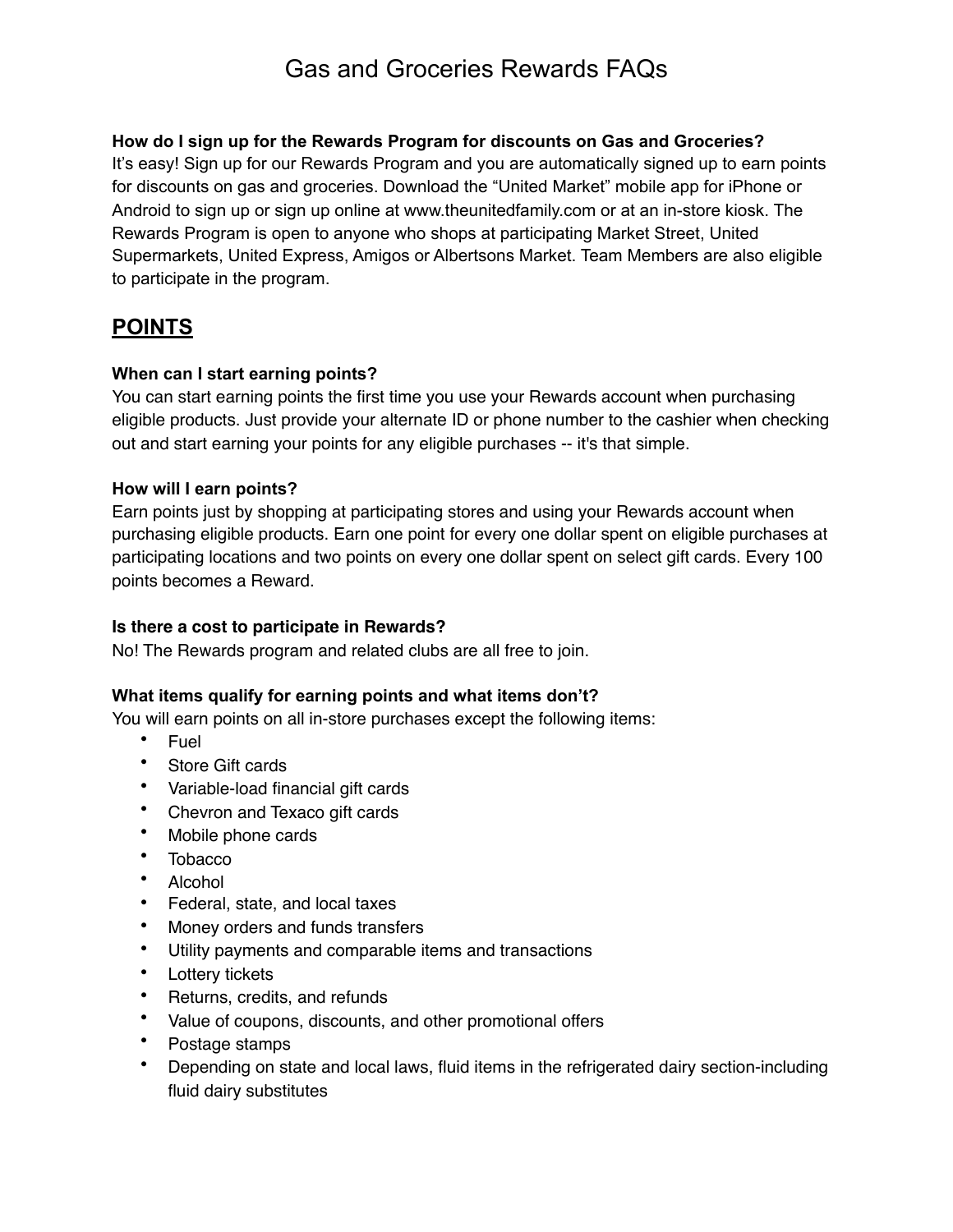• Any other products sold at face value as a convenience for our guests

### **Why can I not earn points on certain items?**

We cannot reward certain purchases such as beer, wine, or tobacco because of state law, so points cannot be earned when purchasing these products or redeemed on these purchases. Please note that United Supermarkets, LLC, reserves the right to exclude additional items at any time during the program. Points may be deducted for the equivalent amount of any returns or credits. Points are earned on out-of-pocket pharmacy costs (for example, prescription copays) only. Points are not applicable to prescription drugs paid for in whole or in part by any insurance plan, federal, or state government programs (e.g., Medicare, Medicaid).

#### **Do I earn points on pharmacy purchases?**

Points are earned on out-of-pocket prescription costs, including co-payments. Points are not applicable to prescription drugs paid for in whole or in part by any insurance plan, federal, or state government programs (e.g., Medicare, Medicaid).

#### **Do I earn points on gift cards?**

Gift cards earn 2 points per \$1 every day. You can earn points on all gift cards excluding Store Gift Cards, variable-load financial gift cards, Chevron or Texaco gift cards, and mobile phone cards.

#### **How do I know how many points I have?**

Every time you make a purchase with your Rewards account, simply check your receipt to see how many points you earned for that transaction. Your receipt will also show how many points you've accumulated to date. You can also check your points online, on the mobile app, or on the in-store kiosk.

#### **How do I view my points online?**

Log into your Rewards account online and click on "Rewards Program." You will see your points and Reward balance on the screen. You can also see your points balance at the bottom of your receipt.

#### **How do I earn a reward?**

Every 100 points earned becomes a reward eligible to be redeemed for discounts on gas and groceries.

#### **Is there a limit to how many points I can earn?**

There is no limit to the number of points you can earn each month. Rewards can be used through the end of the following month. Each month is a separate earning period; previous and current months' points do not combine.

#### **Do points expire?**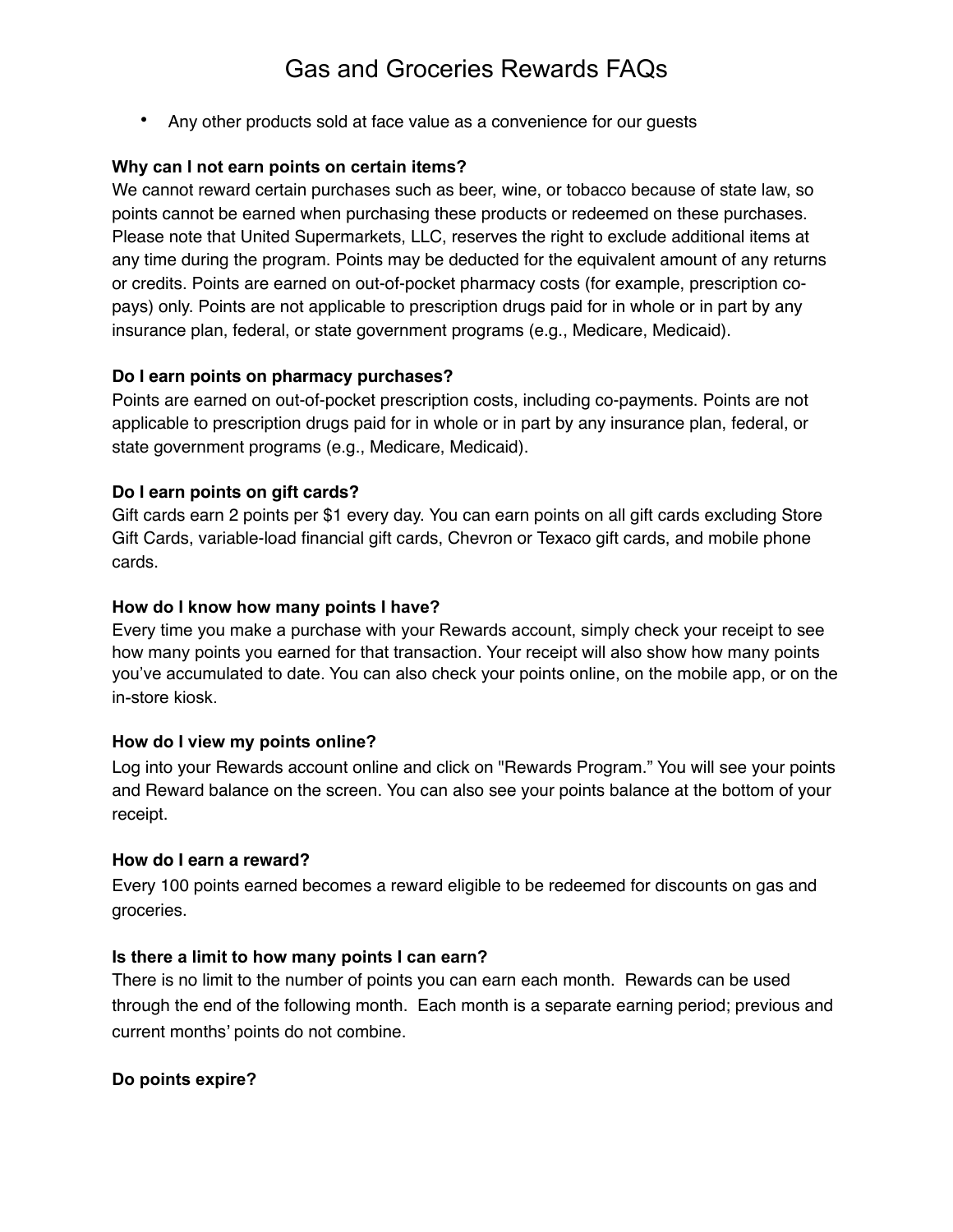Yes, Points totaling less than 100 expire at the end of the calendar month in which they were earned. Rewards earned during each month can be used through the end of the following calendar month (for example, rewards earned in January can be used through the end of February and would expire at 2 AM Mountain Time on March  $1^{st}$ .). Points totaling less than 100 expire at the end of the calendar month in which they were earned.

### **Can I earn points at other locations?**

You can earn points at any United Supermarkets, Market Street, Amigos, United Express and Albertsons Market locations. Points earned at United Banner stores in the Dallas-Fort Worth area cannot be combined with points earned at Albertsons Companies Banner stores.

### **Can I share points with a friend?**

At this time, points cannot be shared with other accounts.

### **When do my rewards expire?**

Rewards earned during each month can be used through the end of the following calendar month (for example, rewards earned in January can be used through the end of February and would expire at 2 AM Mountain Time on March 1<sup>st</sup>.). A detail of rewards earned and expired can be found online, on the mobile app or on the in-store kiosk.

### **I prefer to use a card instead of using my phone number. Can I get a card for the Rewards Program?**

Our Rewards Program does not require a card. It uses your phone number or alternate ID at checkout to reference your account. However, we understand that some people do prefer a card. To request a card, please contact [guestservices@unitedtexas.com](mailto:guestservices@unitedtexas.com) or call 1-877-848-6483.

## **GROCERY REWARDS**

### **Is there a limit to how many points I can redeem in one purchase?**

There is no limit to the amount of points you can redeem for grocery rewards, as long as you have enough rewards for each discount. There is a limit of 1,000 points for a \$1.00 fuel discount in a single fuel purchase, up to 25 gallons.

### **Can I redeem points for grocery discounts in all United Banner stores?**

Grocery discounts are available in select locations. Check your local store for details.

### **How do I choose between a discount on gas or groceries?**

If you have rewards available, simply make a fuel purchase and follow the prompt on the fuel pump to redeem your points. If you are redeeming points toward free or discounted grocery items, simply tell the cashier you would like to use your reward today and which item you are purchasing. It's that easy!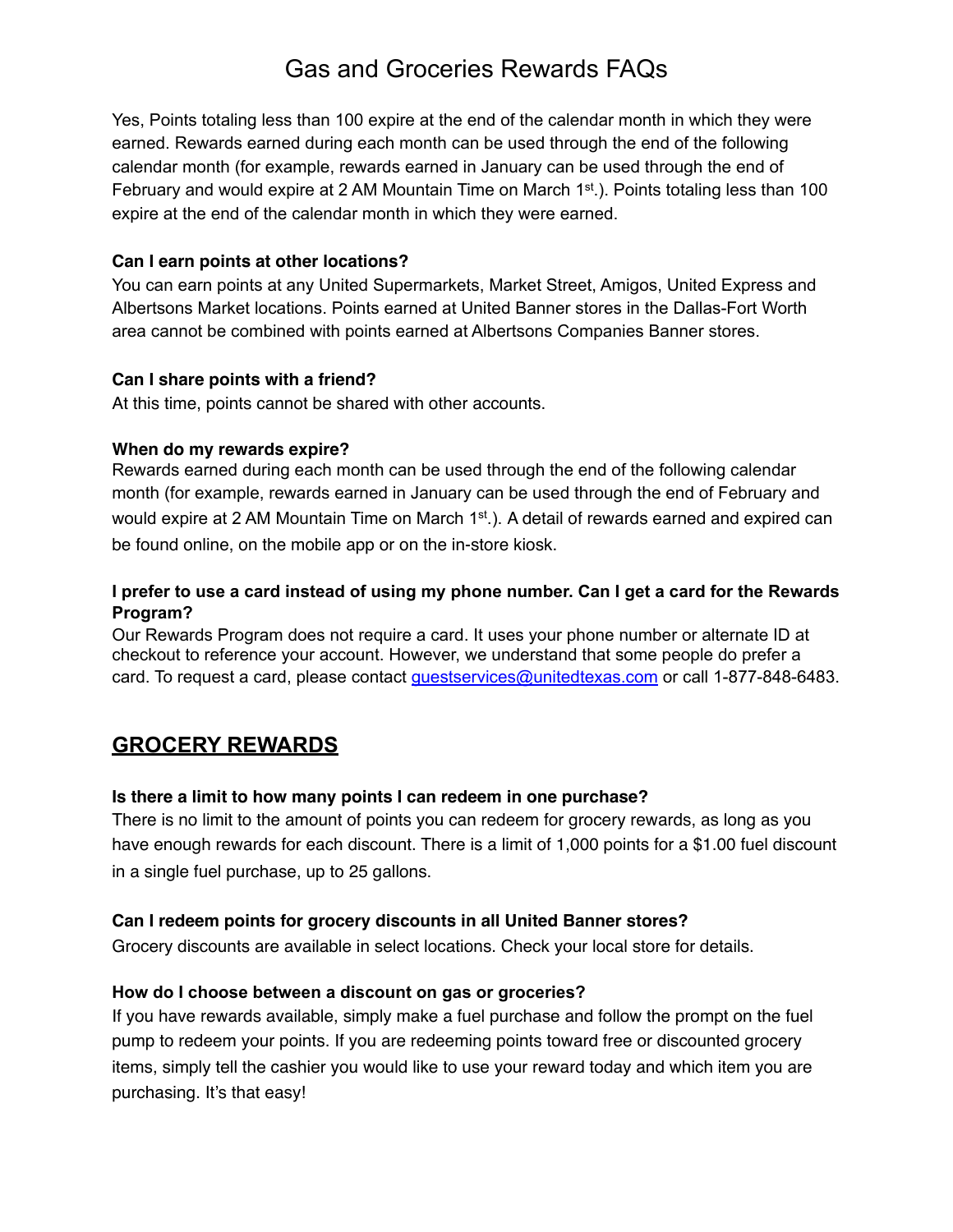### **How can I get a list of the items available for free or discounted groceries?**

You can pick up a list of available items in your local store, on our website, or in the United Market App. Items are also marked at the shelf with a special tag identifying them as a Reward item.

# **GAS REWARDS**

### **Are all rewards eligible to use at United Express, and participating Chevron and Texaco locations?**

All rewards earned at participating locations are available to use at United Express stations and at participating Chevron and Texaco stations outside of the Dallas-Fort Worth area. Rewards earned at United Banner stores in the Dallas-Fort Worth area cannot be redeemed at participating Chevron and Texaco stations or combined with points earned at Albertsons Companies Banner stores.

### **How do I know how many rewards I have to use at United Express locations?**

Simply check your receipt to see how many rewards are available to redeem. You can also check your points and rewards online, on the mobile app, or on the in-store kiosk.

### **How do I know how many rewards I have to use at participating Chevron and Texaco stations?**

Simply check your receipt to see how many rewards are available.

### **I shop at other Albertsons Companies Banner stores. Can I combine my rewards across stores?**

Rewards, not points, earned at United Banner stores outside of the Dallas-Fort Worth area can be combined with rewards earned at Albertsons Companies Banner stores and redeemed at participating Chevron and Texaco stations outside of the Dallas Fort-Worth area and at Albertsons fuel locations. Rewards earned at Albertsons Companies Banner stores cannot be redeemed at United Banner stores or United Banner fuel locations.

### **Can I combine my points earned at United Banner stores with points earned at Albertsons Companies Banner stores?**

No, at this time, points earned at United Banner stores and Albertsons Companies Banner stores cannot be combined for rewards on either grocery items at United Banner stores or fuel at any fuel locations. Gas rewards that you have earned at these stores can be combined and redeemed at participating Chevron and Texaco stations or Albertsons fuel locations.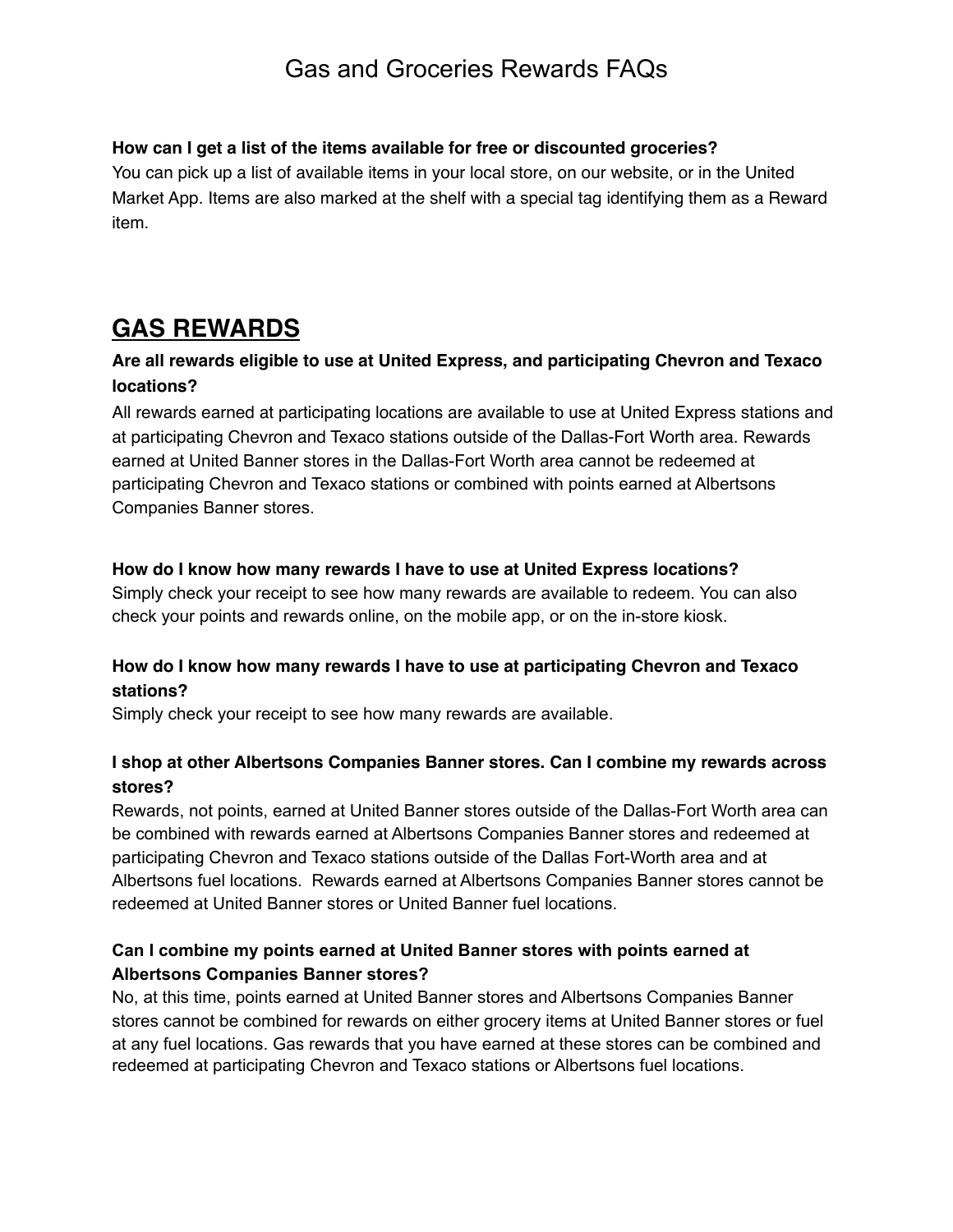## **I shop at Market Street locations in the Dallas-Fort Worth Area. Are my rewards eligible to redeem at United Express, Chevron and Texaco locations?**

All rewards earned in the Dallas-Fort Worth area are available to use at United Express locations. Rewards earned at United Banner stores in the Dallas-Fort Worth area cannot be redeemed at participating Chevron and Texaco stations.

### **How do I use my rewards for a fuel discount at the United Express fuel pump?**

If you are paying at the pump, you will need the fuel discount code printed on the bottom of your receipt. You can also find your fuel discount code in the United Market mobile app on the "My Account" page. Enter this code at the pump to redeem your fuel discount. At this time, your alternate ID or phone number cannot be used at the pump.

### **What if I don't have my fuel discount code?**

Your fuel discount code is available on the Mobile App at the bottom of the "My Account" page. Additionally, you can give the fuel attendant your alternate ID or phone number to print a receipt with your fuel discount code.

### **How do I use my rewards for a fuel discount at a participating Chevron and Texaco station?**

When you purchase fuel at participating Chevron and Texaco stations, simply enter your phone number and follow the screen prompts at the pump. Any available discounts up to \$1.00 off per gallon will be applied automatically. You are allowed no more than 25 gallons in a single fill-up, subject to rounding for Chevron or Texaco in-store fuel transactions or limits placed on your payment card by your financial institution, which may be lower, and a limit of 1 vehicle per transaction. Rewards cannot be redeemed after pumping.

### **How do I choose how many rewards I use for a fuel discount?**

Our fuel pumps make it easy for you to get the maximum discount. When you enter your fuel discount code and chose to use a discount, the maximum discount will apply based on your available rewards. For example, if you have 1 reward, a 10¢/gallon discount will apply; If you have 2 rewards, a 20¢/gallon discount will apply. The discount will increase incrementally up to a maximum of 10 rewards (1,000 points) for a \$1.00 discount per gallon on one transaction of up to 25 gallons. For limits at other participating stations, refer to your store specific program details.

### **Can I use my rewards for gas immediately?**

Your rewards are available for use at participating Chevron and Texaco stations approximately 4 hours after earning them at participating locations.

### **Can I choose not to use my rewards at the pump?**

Yes, you can choose not to use your account to redeem points at the gas station.